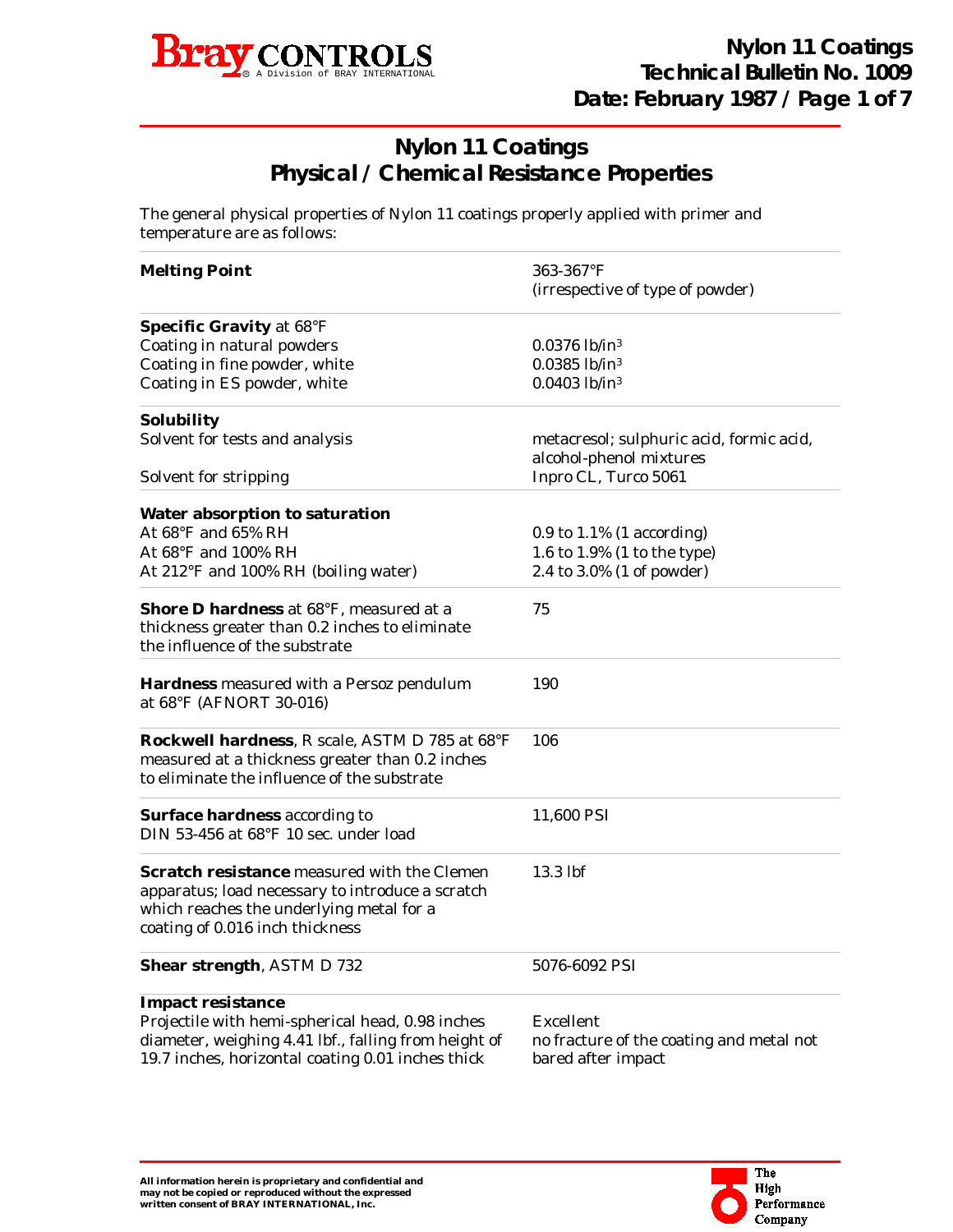

| Impact resistance (cont.)<br>ATO test; cylindrical bar, 0.98 inches diameter,<br>weighing 4.72 lbf, falling from 5.12 inches on to a<br>coating 0.01 inches thick applied to a tubular<br>substrate at a rate of 30 impacts per minute | After 4,000 impacts the coating is not<br>fractured; the tubular substrate is<br>deformed and the coating develops a<br>matt finish                     |
|----------------------------------------------------------------------------------------------------------------------------------------------------------------------------------------------------------------------------------------|---------------------------------------------------------------------------------------------------------------------------------------------------------|
| <b>Abrasion resistance</b><br>Taber abrasimeter (wheel type CS 17, load 2.21 lbf)<br>loss of weight after 1,000 turns                                                                                                                  | Excellent<br>1.76 to 2.82 x 10-4 oz.                                                                                                                    |
| coefficient of friction                                                                                                                                                                                                                | $0.10 - 0.30$ (according to test conditions)                                                                                                            |
| Tensile strength ASTM D 638 (Measured on a<br>Stripped coating)                                                                                                                                                                        |                                                                                                                                                         |
| Tensile strength at yield                                                                                                                                                                                                              | 4496-4786 PSI                                                                                                                                           |
| Elongation at yield                                                                                                                                                                                                                    | 18-24%                                                                                                                                                  |
| Tensile strength at break                                                                                                                                                                                                              | 5656-6817 PSI                                                                                                                                           |
| <b>Specific heat</b>                                                                                                                                                                                                                   | 0.499 btu/lb $\mathrm{P}F$                                                                                                                              |
| <b>Thermal conductivity</b>                                                                                                                                                                                                            | 2.01 btu in/ft <sup>2</sup> h $\rm{^{\circ}F}$<br>Between 323 and 443°K (122 & 338°F)                                                                   |
| <b>Latent heat of fusion</b>                                                                                                                                                                                                           | 35.98 btu/lb                                                                                                                                            |
| <b>Coefficient of linear expansion ASTM D 696</b>                                                                                                                                                                                      | 5.055 x 10 <sup>-5</sup> / $\rm{^{\circ}F}$ (-22 to 104 $\rm{^{\circ}F}$ )<br>8.33 x 10 <sup>-5</sup> / $\rm{^{\circ}F}$ (104 to 248 $\rm{^{\circ}F}$ ) |
| Inflammability ATM D 635 (measured at a<br>Thickness greater than 0.12 inches to eliminate<br>the influence of the substrate)                                                                                                          | self-extinguishing                                                                                                                                      |
| <b>Transverse of volume resistivity</b><br>ASTM D 257 at $68^{\circ}$ F and $65\%$ RH at $500$ V                                                                                                                                       | 8.89 x $10^{14}$ ohms / in <sup>2</sup> / in                                                                                                            |
| <b>Surface resistivity</b><br>ASTM D 257 at $68^{\circ}$ F and $65\%$ RH at $500$ V                                                                                                                                                    | 2.4 x 10 <sup>14</sup> ohms                                                                                                                             |
| Dielectric constant                                                                                                                                                                                                                    |                                                                                                                                                         |
| $10^2$ Hz                                                                                                                                                                                                                              | 3.9                                                                                                                                                     |
| $10^6$ Hz                                                                                                                                                                                                                              | 3.1                                                                                                                                                     |
| <b>Tangent of the angle of loss (power factor) at</b><br>68°F and 65% RH at 1,000 V R.M.S. with a current<br>of 1,000 Hz                                                                                                               | 0.05                                                                                                                                                    |
| <b>Resistance to surface tracking</b><br>DIN 53-480, KA method                                                                                                                                                                         | Grade KA3c                                                                                                                                              |

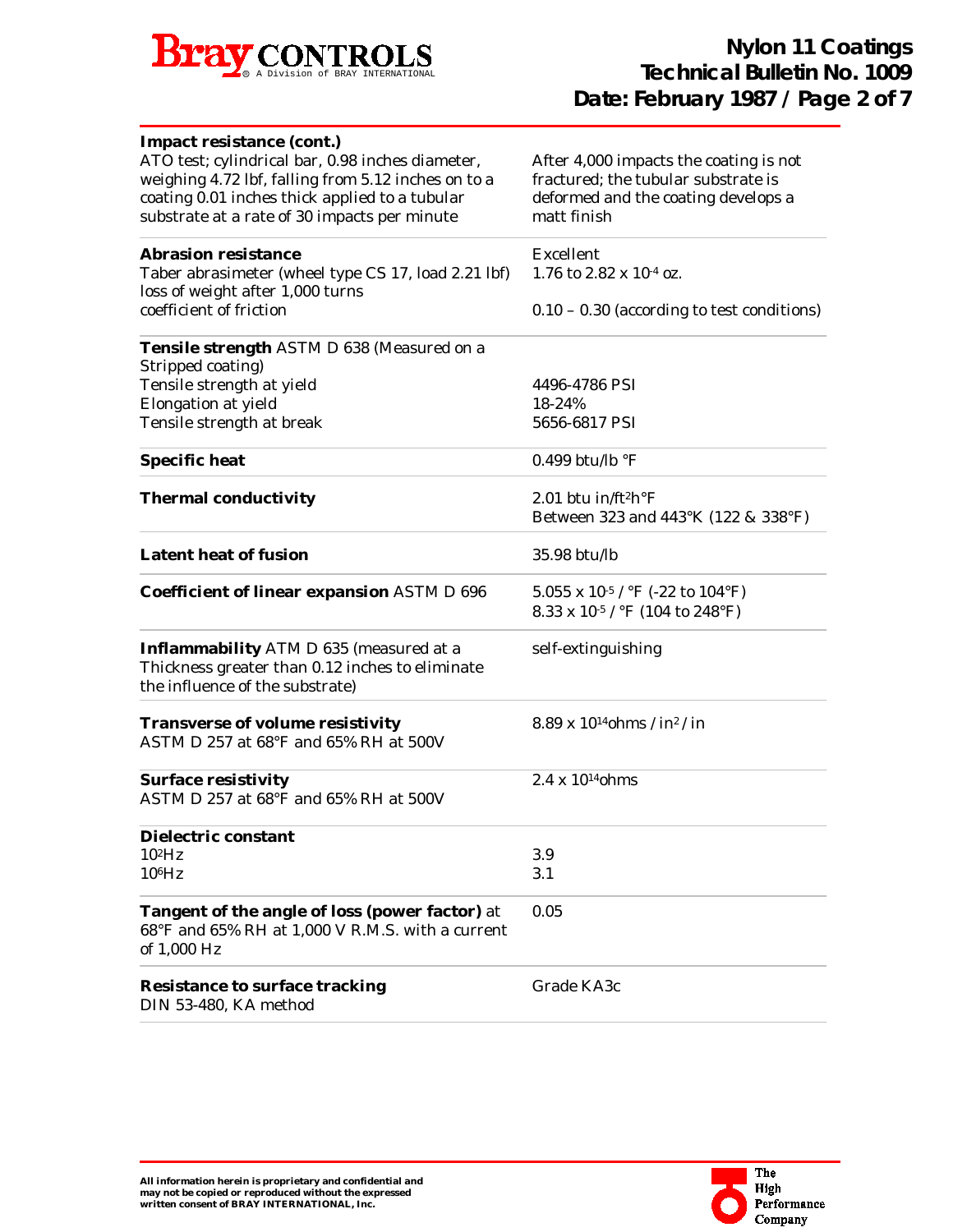

| Dielectric strength measured at 68°F and 65% RH<br>Influence of the thickness studied on a natural coating: |                                                                                                                                                                |  |  |  |  |
|-------------------------------------------------------------------------------------------------------------|----------------------------------------------------------------------------------------------------------------------------------------------------------------|--|--|--|--|
| $0.008$ in.                                                                                                 | 1.34 KV / .001 in.                                                                                                                                             |  |  |  |  |
|                                                                                                             |                                                                                                                                                                |  |  |  |  |
| $0.017$ in.                                                                                                 | 0.98 KV / .001 in.                                                                                                                                             |  |  |  |  |
| $0.028$ in.                                                                                                 | $0.88$ KV $/$ 0.01 in.                                                                                                                                         |  |  |  |  |
| $0.035$ in.                                                                                                 | $0.84$ KV $/$ 0.01 in.                                                                                                                                         |  |  |  |  |
| Influence of color (pigments and colorants) studied at a thickness of 0.016 in.                             |                                                                                                                                                                |  |  |  |  |
| Natural                                                                                                     | 0.99 KV / .001 in.                                                                                                                                             |  |  |  |  |
| grey 49                                                                                                     | 0.775 KV / .001 in.                                                                                                                                            |  |  |  |  |
| red 16                                                                                                      | 0.767 KV / .001 in.                                                                                                                                            |  |  |  |  |
| black 26                                                                                                    | $0.288$ KV $/$ 0.01 in.                                                                                                                                        |  |  |  |  |
|                                                                                                             | NOTE: From the point of view of electric insulation, the                                                                                                       |  |  |  |  |
|                                                                                                             | coating is completely satisfactory when its dielectric                                                                                                         |  |  |  |  |
|                                                                                                             | strength exceeds 0.457 KV / .001 in.                                                                                                                           |  |  |  |  |
| <b>Resistance to boiling water</b>                                                                          | Excellent adhesion after 2,000 hours; with a special<br>surface preparation this adhesion will be sustained for<br>much longer; consult us for further details |  |  |  |  |
| <b>Resistance to outdoor exposure</b><br><b>And Ultra-Violet radiation</b>                                  | Very good in white, black Y and pastel-colored coatings<br>Bray's red color is not subject to UV deterioration<br>(chalking or cracking)                       |  |  |  |  |
| <b>Resistance to salt spray</b>                                                                             | No corrosion after 2,000 hours exposure<br>(ASTM B117 or AFNOR X 41-002)                                                                                       |  |  |  |  |
| <b>Resistance to sea water</b>                                                                              | No corrosion after 10 years exposure                                                                                                                           |  |  |  |  |

## **CHEMICAL PROPERTIES OF THE COATING**

In general, Nylon 11 coatings have good resistance to inorganic salts, alkalis, most solvents and to organic acids. Greater caution must be observed in uses involving inorganic acids, phenols and certain chlorinated solvents. In such cases, it is advisable to consult Bray Inside Sales Department, specifying the practical problem involved; e.g. the temperature and chemical composition of the liquid or gas. Practical tests have shown that Nylon 11 coatings have excellent resistance to chemical solutions provided the material coated is properly prepared.

The following is a summary of Nylon 11 resistance to various chemicals, as a function of temperature.

A – Recommended, generally little or minor effect based on valve usage experience and recommendations from suppliers.

B – May sometimes be used depending on the conditions of application such as concentration and temperature. Testing is recommended before full scale usage.

N – Not recommended for usage.

BLANK – Insufficient evidence available.

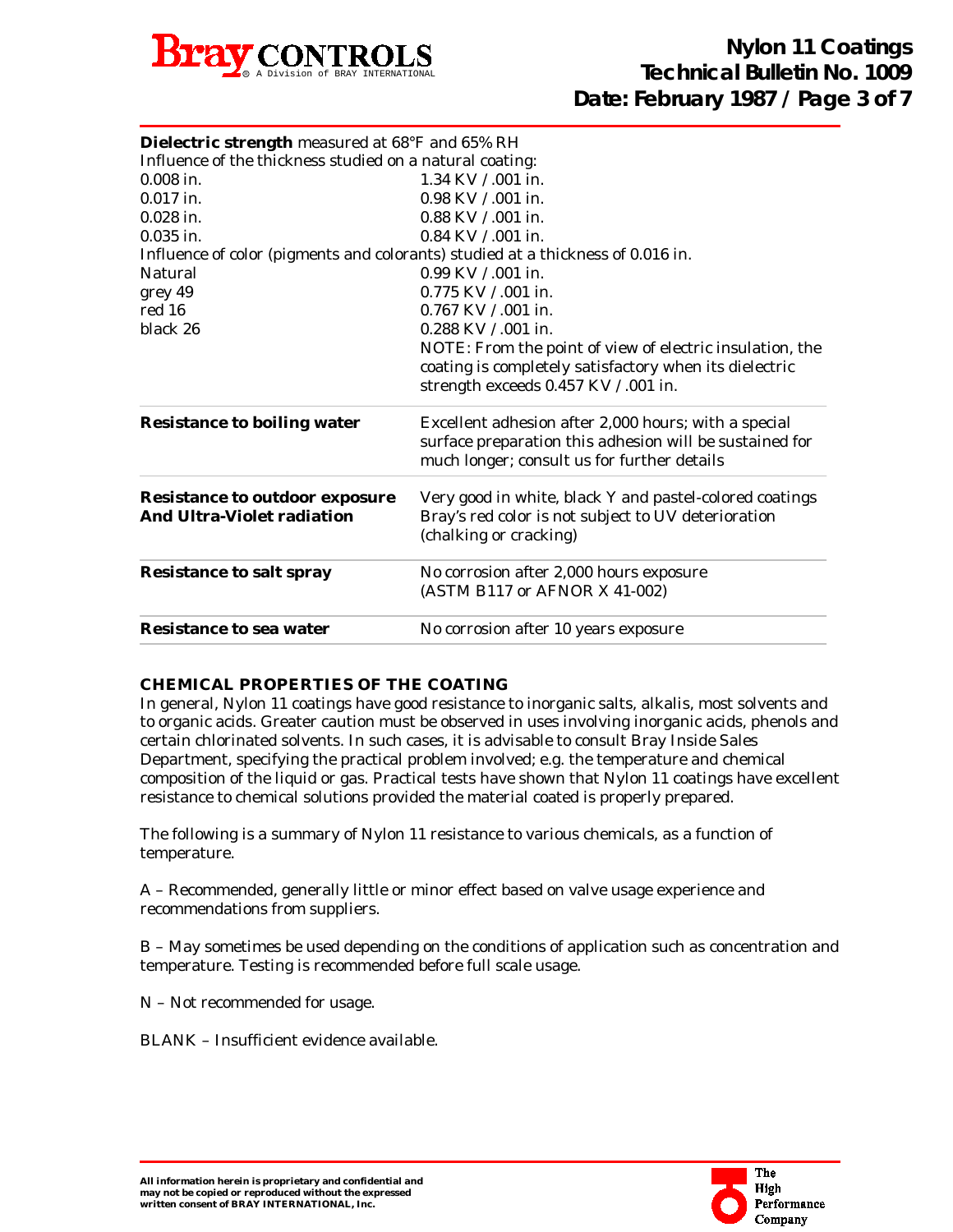

|                          | Concentration                 | 68°F         | $104$ °F         | 140°F        | 194°F        |
|--------------------------|-------------------------------|--------------|------------------|--------------|--------------|
| <b>Inorganic bases</b>   |                               |              |                  |              |              |
| Ammonia                  | Liquid or gas                 | A            | A                |              |              |
| Ammonium hydroxide       | Concentrated                  | A            | A                | A            | A            |
| Potassium hydroxide      | 50%                           | A            | $\bf{B}$         | N            | $\mathbf N$  |
| Sodium hydroxide         | $5\%$                         | A            | A                | B            |              |
| Sodium hydroxide         | 10%                           | A            | $\, {\bf B}$     | B            |              |
| Sodium hydroxide         | 50%                           | A            | $\bf{B}$         | N            | N            |
| Inorganic acids          |                               |              |                  |              |              |
| Chromic acid             | 10%                           | $\mathbf N$  | ${\bf N}$        | N            | $\mathbf N$  |
| Hydrochloric acid        | 1%                            | A            | B                | N            | $\mathbf N$  |
| Hydrochloric acid        | 10%                           | $\mathbf{A}$ | B                | N            | $\mathbf N$  |
| Nitric acid              | all concentrations            | $\mathbf N$  | ${\bf N}$        | N            | $\mathbf N$  |
| Phosphoric acid          | 50%                           | A            | B                | N            | $\mathbf N$  |
| Sulfur trioxide          |                               | B            | $\mathbf N$      | N            | $\mathbf N$  |
| Sulfuric acid            | 1%                            | $\mathbf{A}$ | $\boldsymbol{B}$ | B            | $\mathbf N$  |
| Sulfuric acid            | 10%                           | A            | B                | N            | $\mathbf N$  |
|                          |                               |              |                  |              |              |
| <b>Inorganic salts</b>   |                               |              |                  |              |              |
| Alum                     | <b>Concentrated solutions</b> | A            | A                | A            |              |
| Aluminum sulfate         | Or slurries                   | A            | A                | $\mathbf{A}$ | A            |
| Ammonium nitrate         | $\epsilon$                    | A            | A                | $\mathbf{A}$ |              |
| Ammonium sulfate         | $\epsilon$                    | N            | A                | B            |              |
| Barium chloride          | $\epsilon$                    | $\mathbf{A}$ | A                | $\mathbf{A}$ | A            |
| Calcium arsenate         |                               | $\mathbf{A}$ | A                | A            |              |
| Calcium chloride         |                               | A            | A                | A            | A            |
| Calcium sulfate          |                               | A            | A                | B            |              |
| Copper sulfate           | $\epsilon$                    | A            | A                | $\mathbf{A}$ | A            |
| Diammonium phosphate     |                               | A            | A                | B            |              |
| Magnesium chloride       | 50%                           | A            | A                | $\mathbf{A}$ | A            |
| Potassium ferrocyanide   | concentrated sclutions        | A            | A                | A            |              |
| Potassium nitrate        | or slurries                   | A            | B                | N            | ${\bf N}$    |
| Potassium sulfate        | $\epsilon$                    | A            | A                | A            | $\mathbf{A}$ |
| Sodium silicate          |                               | A            | $\mathbf{A}$     | A            | $\mathbf{A}$ |
| Sodium sulfide           |                               | $\mathbf{A}$ | $\bf{B}$         | B            |              |
| Sodium carbonate         | $\epsilon$                    | A            | A                | B            | N            |
| Sodium chloride          | saturated concentrated        | A            | $\mathbf{A}$     | A            | $\mathsf{A}$ |
| Trisodium phosphate      | solutions or slurries         | $\mathsf{A}$ | $\mathbf{A}$     | A            | A            |
| Other inorganic products |                               |              |                  |              |              |
| Agricultural sprays      |                               | A            | A                |              |              |
| <b>Bleach solution</b>   |                               | $\bf{B}$     | $\mathbf N$      | N            | $\mathbf N$  |
| <b>Bromine</b>           |                               | $\mathbf N$  | $\mathbf N$      |              |              |
| Chlorine                 |                               | $\mathbf N$  | N                | N            | $\mathbf N$  |
| Fluorine                 |                               | $\mathbf N$  | $\mathbf N$      | $\mathbf N$  | ${\bf N}$    |
| Hydrogen                 |                               | A            | A                | A            | $\mathbf{A}$ |
| Hydrogen peroxide        | 20 vol.                       | A            | $\bf{B}$         |              |              |
| Mercury                  |                               | A            | A                | A            | $\mathbf{A}$ |
| Oxygen                   |                               | A            | A                | $\bf{B}$     | ${\bf N}$    |
| Ozone                    |                               | B            | $\mathbf N$      | $\mathbf N$  | ${\bf N}$    |
| Potassium permanganate   | $5\%$                         | $\mathbf N$  | $\mathbf N$      |              |              |
| Sea water                |                               | A            | A                | A            | $\mathbf{A}$ |
| Soda water               |                               | A            | $\mathbf{A}$     | A            | $\mathbf{A}$ |
| sulfur                   |                               | A            | $\mathbf{A}$     |              |              |

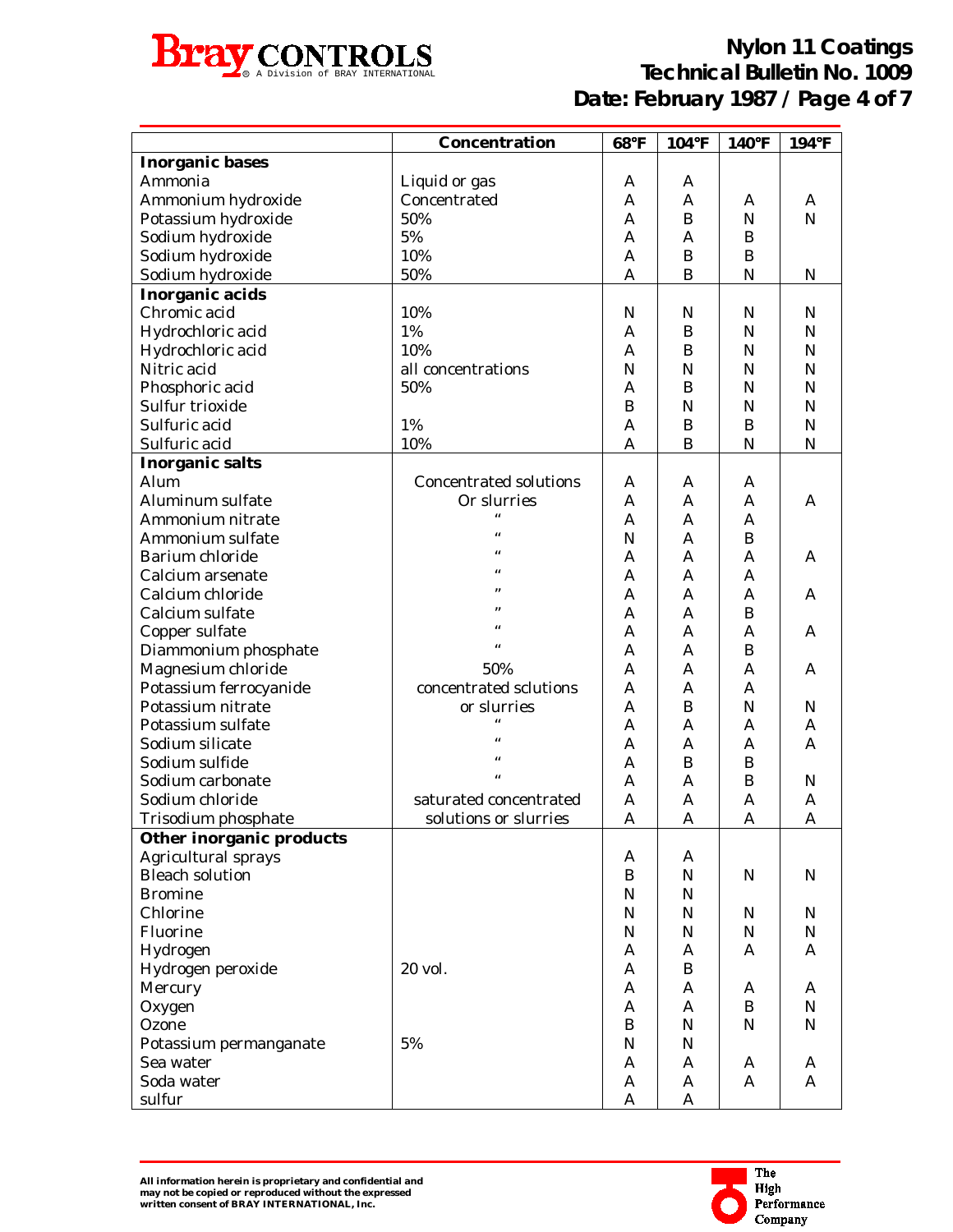

|                                 | Concentration      | 68°F             | $104$ °F     | 140°F            | 194°F          |
|---------------------------------|--------------------|------------------|--------------|------------------|----------------|
| <b>Other inorganic products</b> |                    |                  |              |                  |                |
| (cont'd)                        |                    |                  |              |                  |                |
| Water                           |                    | A                | A            | A                | A              |
| <b>Organic bases</b>            |                    |                  |              |                  |                |
| Aniline                         | Pure               | B                | N            | $\mathbf N$      | N              |
| Diethanolamine                  | 20%                | A                | $\mathbf{A}$ | $\mathbf{A}$     | $\bf{B}$       |
| Pyridine                        | Pure               | $\boldsymbol{B}$ | ${\bf N}$    | $\mathbf N$      | $\mathbf N$    |
| Urea                            |                    | A                | A            | $\bf{B}$         | $\bf{B}$       |
| Organic acids and anhydrides    |                    |                  |              |                  |                |
| Acetic acid                     |                    | B                | $\mathbf N$  | $\mathbf N$      | ${\bf N}$      |
| Acetic anhydride                |                    | $\, {\bf B}$     | ${\bf N}$    | N                | $\mathbf N$    |
| Citric acid                     |                    | $\mathbf{A}$     | A            | $\bf{B}$         | $\mathbf N$    |
| Formic acid                     |                    | ${\bf N}$        | ${\bf N}$    | $\mathbf N$      | $\mathbf N$    |
| Lactic acid                     |                    | A                | A            | A                | $\, {\bf B}$   |
| Oleic acid                      |                    | A                | A            | A                | $\, {\bf B}$   |
| Oxalic acid                     |                    | A                | $\mathbf{A}$ | $\bf{B}$         | $\overline{N}$ |
| Picric acid                     |                    | B                | ${\bf N}$    | $\mathbf N$      | $\mathbf N$    |
| Stearic acid                    |                    | A                | A            | A                | $\, {\bf B}$   |
| Tartaric acid                   | Saturated solution | A                | A            | $\mathbf{A}$     | $\, {\bf B}$   |
| Uric acid                       |                    | A                | $\mathbf{A}$ | $\mathbf{A}$     | $\mathbf B$    |
| Hydrocarbons                    |                    |                  |              |                  |                |
| Acetylene                       |                    | A                | A            | A                |                |
| Benzene                         |                    | A                | A            | $\bf{B}$         |                |
| <b>Butane</b>                   |                    | A                | A            | $\mathbf{A}$     |                |
| Cyclohexane                     |                    | A                | $\mathbf{A}$ | $\bf{B}$         |                |
| Decalin                         |                    | A                | $\mathbf{A}$ | $\mathbf{A}$     | B              |
| Freon 12                        |                    | A                |              |                  |                |
| Freon 22                        |                    | A                |              |                  |                |
| Hexane                          |                    | A                | A            | A                |                |
| Methane                         |                    | A                | A            | A                |                |
| Naphthalene                     |                    | A                | A            | $\mathbf{A}$     | B              |
| Propane                         |                    | A                | $\mathbf{A}$ | $\mathbf{A}$     |                |
| Styrene                         |                    | A                | A            |                  |                |
| Tolunene                        |                    | A                | A            | B                | B              |
| xylene                          |                    | A                | $\mathbf{A}$ | $\boldsymbol{B}$ | B              |
| <b>Alcohols</b>                 |                    |                  |              |                  |                |
| Benzyl alcohol                  |                    |                  |              |                  |                |
| <b>Butanol</b>                  |                    |                  |              |                  |                |
| Ethanol                         |                    |                  |              |                  |                |
| Glycerine                       |                    |                  |              |                  |                |
| Glycol                          |                    |                  |              |                  |                |
| Methanol                        |                    |                  |              |                  |                |
| <b>Aldehydes and Ketones</b>    |                    |                  |              |                  |                |
| Acetaldehyde                    |                    | A                | B            | B                |                |
| Acetone                         | Pure               | A                | A            | B                | $\mathbf N$    |
| Benzaldehyde                    |                    | A                | B            | N                |                |
| Cyclohexanone                   |                    | A                | $\bf{B}$     | N                |                |
| Formaldehyde                    | Technical          | A                | $\bf{B}$     | N                |                |
| Methylethylketone               |                    | A                | A            | B                | N              |
| Methylisobutylketone            |                    | A                | A            | B                | $\mathbf N$    |

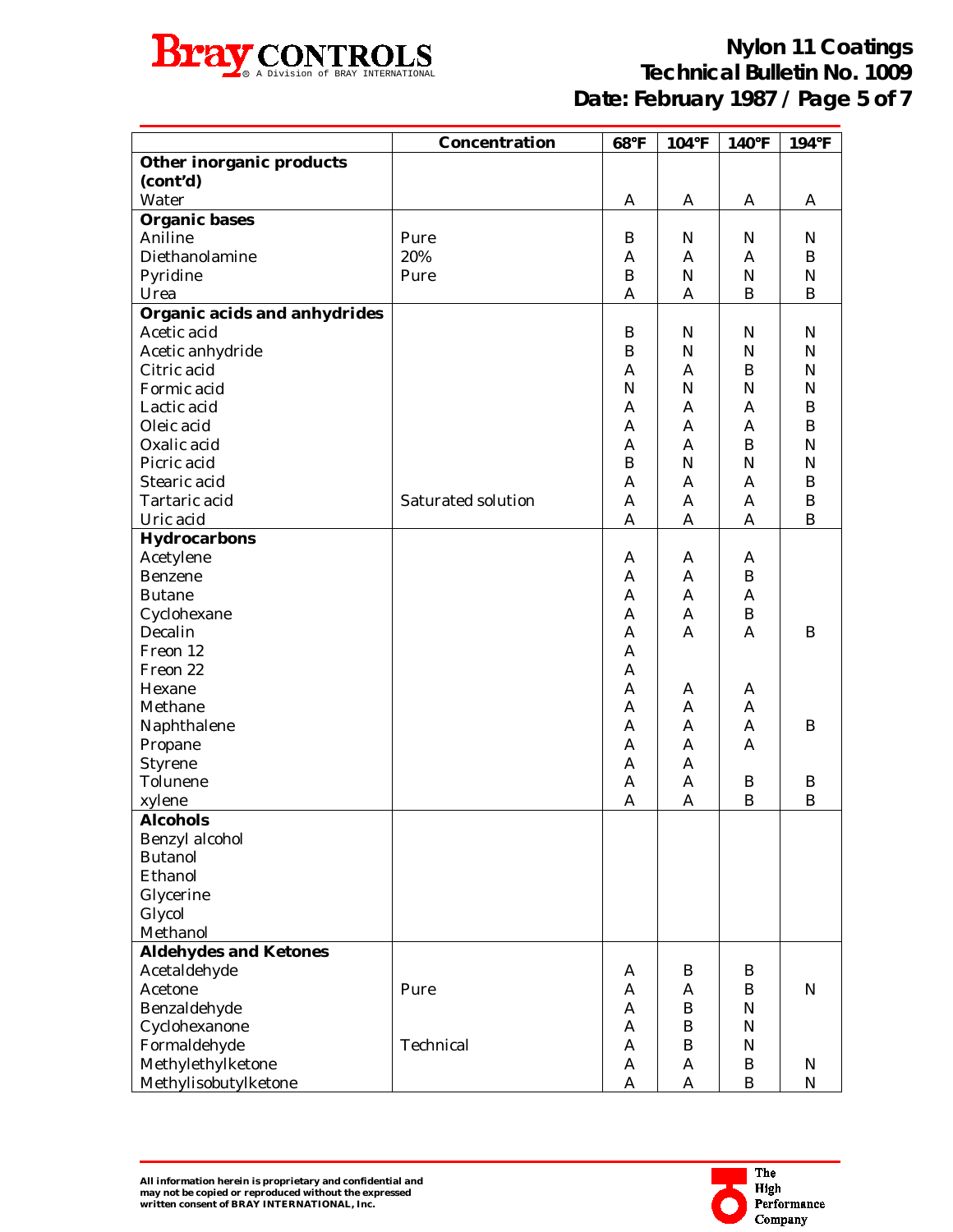

|                              | Concentration | 68°F           | $104$ °F     | $140^{\circ}F$ | $194$ °F     |
|------------------------------|---------------|----------------|--------------|----------------|--------------|
| <b>Chlorinated solvents</b>  |               |                |              |                |              |
| Carbon tetrachloride         |               | N              |              |                |              |
| Methyl bromide               |               | A              | N            |                |              |
| Methyl chloride              |               | A              | N            |                |              |
| Perchlorethylene             |               | A              | A            | B              |              |
| Trichlorethane               |               | B              | N            |                |              |
| Trichlorethylene             |               | A              | B            |                |              |
| <b>Phenols</b>               |               | $\overline{N}$ | $\mathbf N$  | ${\bf N}$      | ${\bf N}$    |
| <b>Salts, Esters, Ethers</b> |               |                |              |                |              |
| Amyl acetate                 |               | A              | A            | A              | B            |
| <b>Butyl</b> acetate         |               | A              | A            | $\mathbf{A}$   | B            |
| Diethyl ether                |               | A              |              |                |              |
| Dioctylphosphate             |               | A              | A            | A              | $\mathbf B$  |
| Diotylphthalate              |               | A              | A            | $\mathbf{A}$   |              |
| Ethyl acetate                |               | A              | A            | $\mathbf{A}$   |              |
| Fatty acid esters            |               | A              | A            | A              | A            |
| Methyl acetate               |               | A              | A            | $\mathbf{A}$   |              |
| Methyl sulfate               |               | A              | B            |                |              |
| Tributylphosphate            |               | A              | A            | A              | B            |
| Tricresylphosphate           |               | $\mathsf{A}$   | $\mathbf{A}$ | A              | $\bf{B}$     |
| Various organic compounds    |               |                |              |                |              |
| Anethole                     |               | A              |              |                |              |
| Carbon disulphide            |               | A              | B            | $\mathbb N$    |              |
| Diacetone alcohol            |               | A              | A            | $\bf{B}$       | ${\bf N}$    |
| Dimethyl formamide           |               | A              | A            | $\bf{B}$       |              |
| Ethylene chlorhydrin         |               | N              | N            |                |              |
| Ethylene oxide               |               | A              | A            | B              | $\mathbf N$  |
| Furfurol                     |               | A              | A            | $\bf{B}$       | ${\bf N}$    |
| Glucose                      |               | A              | $\mathbf{A}$ | $\mathbf{A}$   | $\mathbf{A}$ |
| <b>Tetraethyl lead</b>       |               | A              |              |                |              |
| Tetrahydrofurane             |               | A              | A            | B              |              |
| <b>Various products</b>      |               |                |              |                |              |
| Beer                         |               | A              |              |                |              |
| Cider                        |               | A              |              |                |              |
| Crude petroleum              |               | A              | A            | A              |              |
| Diesel fuel                  |               | A              | $\mathbf{A}$ | $\mathbf{A}$   |              |
| Fruit juices                 |               | A              | A            |                |              |
| Fuel oil                     |               | $\mathbf{A}$   | A            | A              | A            |
| Greases                      |               | $\mathbf{A}$   | A            | A              | A            |
| Ground-nut oil               |               | $\mathbf{A}$   | A            |                |              |
| High octane petrol           |               | $\mathbf{A}$   | A            | A              |              |
| Kerosene (paraffin)          |               | $\mathbf{A}$   | A            | A              |              |
| Linseed cake                 |               | $\mathbf{A}$   | A            | $\mathbf{A}$   | A            |
| Milk                         |               | $\mathbf{A}$   | A            | A              | A            |
| Mustard                      |               | $\mathbf{A}$   |              |                |              |
| Normal petrol                |               | $\mathbf{A}$   | A            | A              |              |
| Oils                         |               | $\mathbf{A}$   | A            | A              | A            |
| Sea water                    |               | $\mathbf{A}$   | A            | $\mathbf{A}$   |              |
| Sewer gas                    |               | $\mathbf{A}$   | A            |                |              |
| Soap solution                |               | A              |              |                |              |